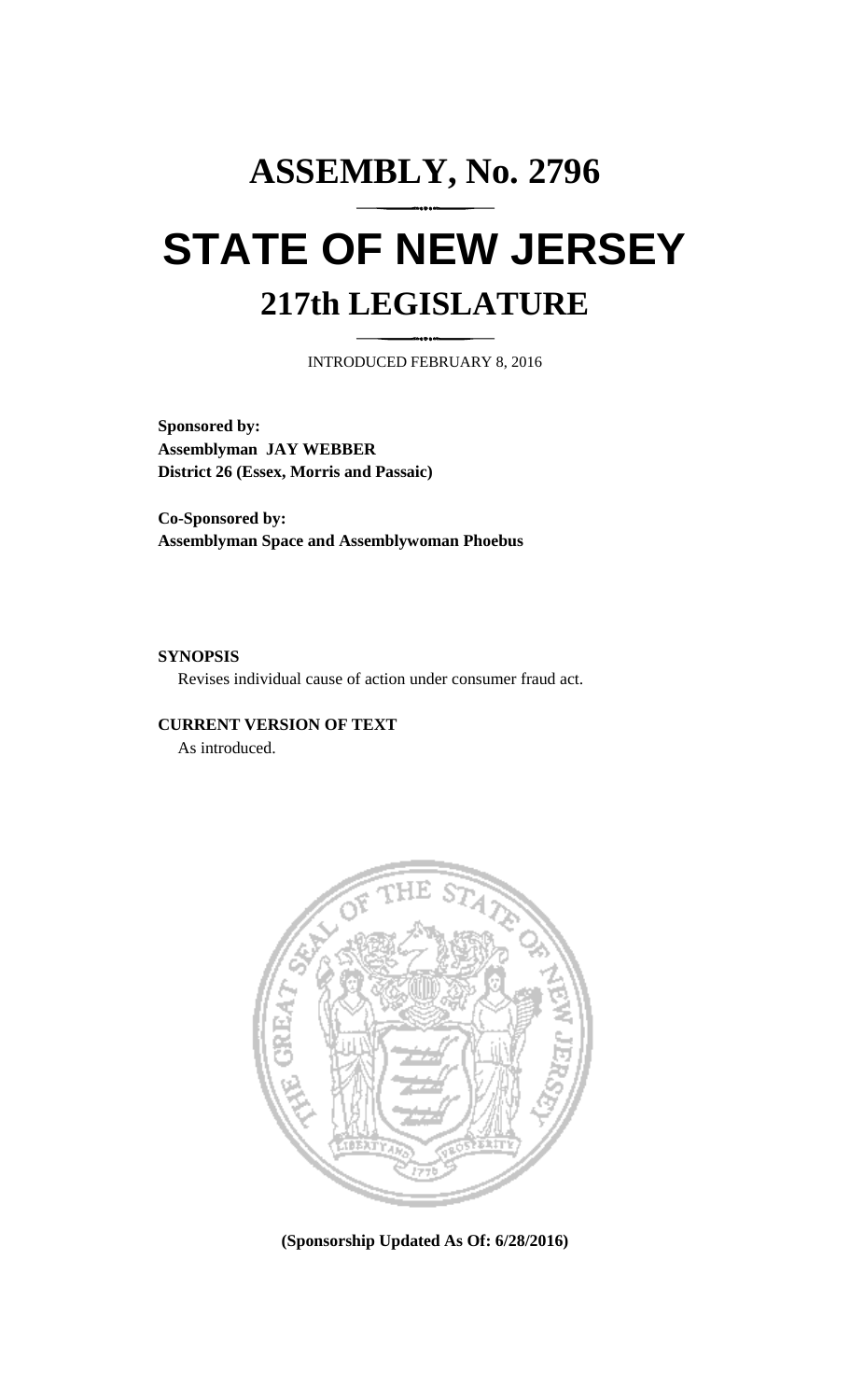### **A2796** WEBBER

 **AN ACT** concerning actions for consumer fraud, amending P.L.1971, c.247 and supplementing P.L.1960, c.39 (C.56:8-1 et seq.). **BE IT ENACTED** *by the Senate and General Assembly of the State of New Jersey:* 8 1. Section 7 of P.L.1971, c.247 (C.56:8-19) is amended to read as follows: 10 7. <u>a.</u> Any person who suffers any ascertainable loss of moneys or property, real or personal, **[**as a result of**]** because he was aware 12 of and relied to his detriment on the use or employment by another person of any method, act, or practice declared unlawful under **[**this act or the act hereby amended and supplemented**]** P.L.1960, c.39 (C.56:8-1 et seq.) may bring an action or assert a counterclaim therefor in any court of competent jurisdiction. In any action under this section the court **[**shall**]** may, in addition to any other appropriate legal or equitable relief, award up to threefold the actual damages sustained by any person in interest. In all actions under this section, including those brought by the Attorney General, the court shall also award reasonable attorneys' fees, filing fees and reasonable costs of suit. b. Prior to bringing a suit alleging a violation of P.L.1960, c.39 (C.56:8-1 et seq.), a person shall first serve a written demand on the seller demanding that the seller make the person whole. Failure to place the seller on notice of the claim will result in a loss of any 27 right to secure threefold damages for any such violation. c. (1) Notwithstanding the provisions of subsection a. of this section, attorneys' fees, filing fees, and reasonable costs of suit shall not be awarded for a technical violation of P.L.1960, c.39 (C.56:8-1 et seq.). (2) For the purposes of this section, "technical violation" means any violation in which the person held in violation acted in good faith and with no intent to defraud, and the resulting violation did not: (a) impact the quality of the product or service provided; or (b) result in an ascertainable loss to the person. "Technical violation" shall not be construed to include a second or subsequent violation of the same or any similar provision of P.L.1960, c.39 (C.56:8-1 et seq.) if the person has been notified of 41 the original violation and has had reasonable time and opportunity 42 to rectify any subsequent violations of the same or similar nature. (3) Nothing contained in this section shall be construed to in any way prevent attorneys' fees, filing fees, and reasonable costs of suit

**EXPLANATION – Matter enclosed in bold-faced brackets [thus] in the above bill is not enacted and is intended to be omitted in the law.**

**Matter underlined thus is new matter.**